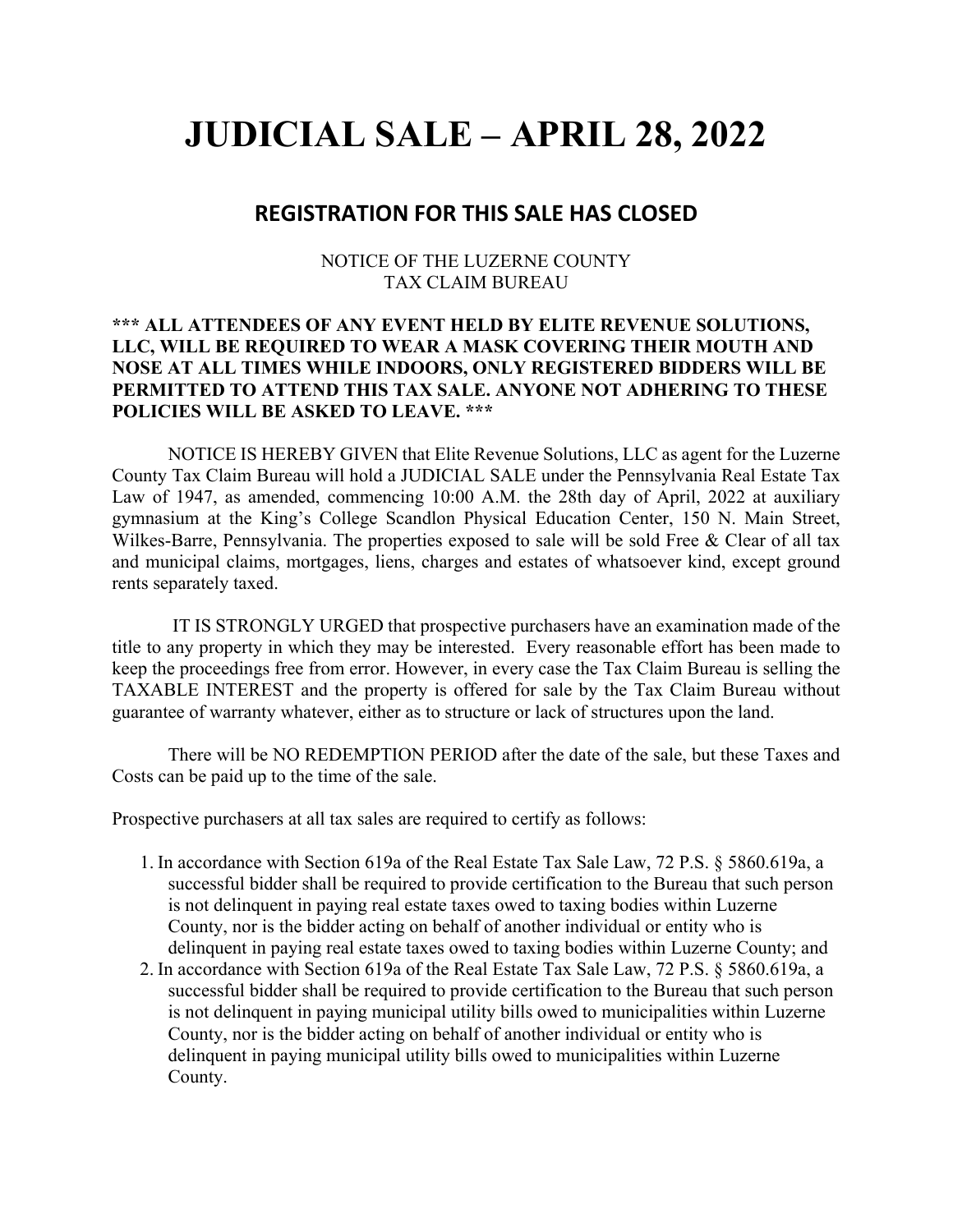3. Pursuant to Section 601 (d) of the Real Estate Tax Sale Law, 72 P.S. § 5860.601 (d), prospective bidders must certify that they have not had a landlord license revoked in any municipality in Luzerne County and that they are not acting as an agent for a person whose landlord license has been revoked.

In accordance with Section 618 of the Real Estate Tax Sale Law, 72 P.S. § 5860.618, the owner shall not be permitted to repurchase said property.

 TERMS OF SALE: **Payment of the bid price along with transfer taxes and recording costs shall be due and owing as soon as the sale is completed and must be made in the form of cash, certified check, or money order.** In the event that said amount is not paid before the close of business on the day of the sale, the sale will be voided and the bidder will not be permitted to bid on any properties in future sales.

In the event that a successful bidder tenders a bad check to the Tax Claim Bureau when purchasing a property in any sale the bidder shall not be permitted to bid on any properties in future sales and the matter shall be referred to the Luzerne County District Attorney's Office for prosecution under the Pennsylvania Crimes Code, 18 Pa. C.S.A. § 4105 which may lead to a CONVICTION OF A FELONY OF THE THIRD DEGREE.

Prospective bidders must register prior to the sale. **DUE TO NEW LEGISLATION PASSED ON JUNE 25, 2021 AND EFFECTIVE AUGUST 29, 2021, IN THE STATE OF PENNSYLVANIA, REGISTRATION MUST BE COMPLETED IN PERSON AND NO LESS THAN TEN DAYS PRIOR TO EACH TAX SALE. THEREFORE, ALL REGISTRATION MUST BE COMPLETED WITH THE BUREAU NO LATER THAN 4:00 PM ON APRIL 14, 2022.** Registration and Certification forms are available in the Tax Claim Bureau and online at www.luzernecountytaxclaim.com. All Prospective Bidders must present one (1) form of photo identification at the time of registration and on the date of the Sale. Failure to present photo identification at the time of registration will prevent a Prospective Bidder from being registered to bid. Failure to present photo identification on the date of the sale will prevent the bidder from receiving his bidder number and thus barring the registered bidder from having the opportunity to bid on property.

Any person whose property is included in the list and being exposed to Public Sale, who believes that by no reason of some defect said property should not be exposed to sale, should immediately make known their reason to the Tax Claim Bureau, either in person or by agent.

 The County of Luzerne does not discriminate on the basis of race, color, national origin, sex, religion, age, disability or familial status in employment or the provision of services.

 Any questions regarding the Judicial Sale should be directed to the Luzerne County Tax Claim Bureau at (570) 825-1512.

> Elite Revenue Solutions, LLC Agent for the Luzerne County Tax Claim Bureau Sean P. Shamany, Director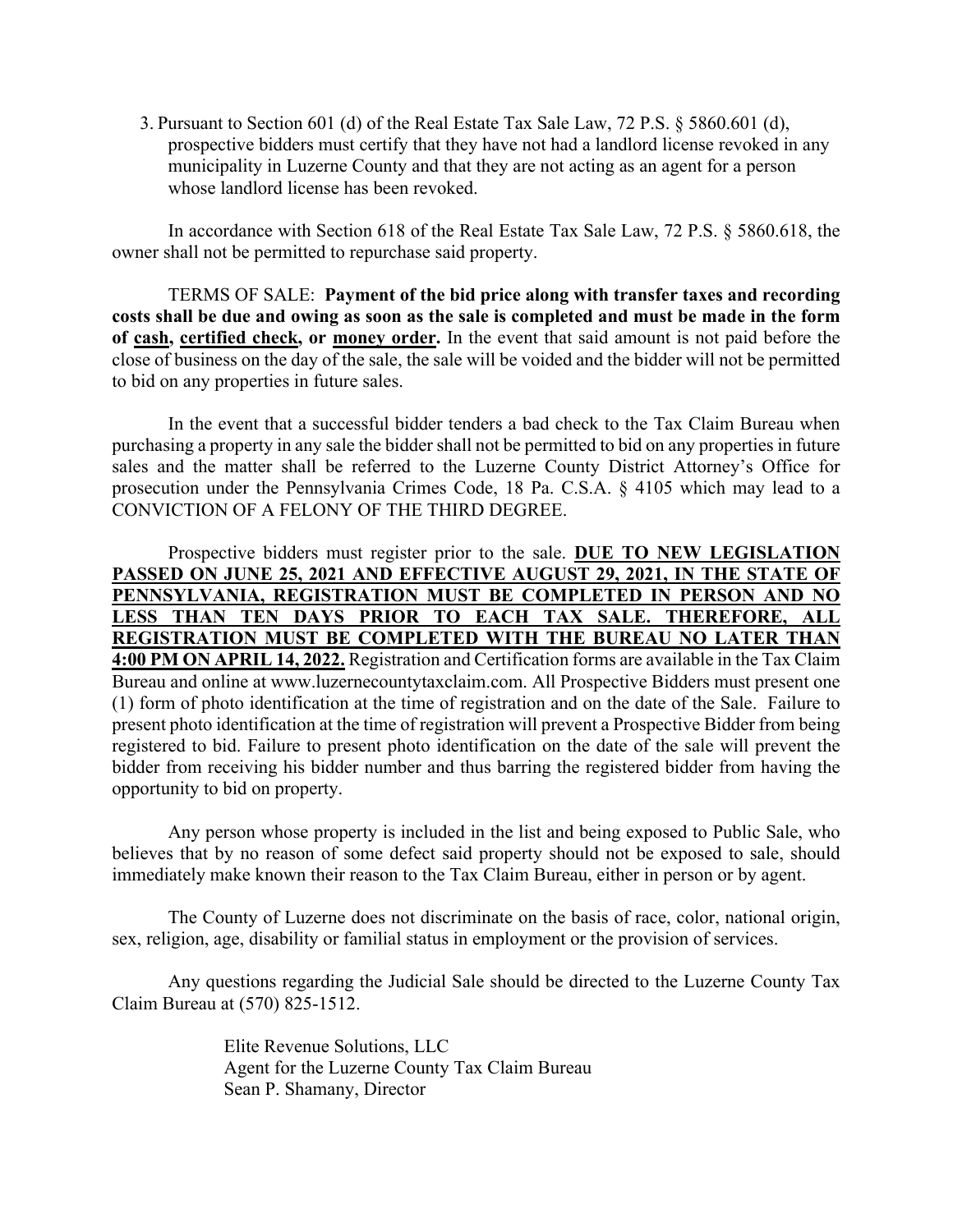Petitioner exposed certain parcels of land to Upset Sale on September 23, 2021 upon delinquent tax claims filed for the tax years 2019 inter alia. Notice of the Upset Sale was advertised in The Times Leader, Standard Speaker and the Luzerne Legal Register on August 20, 2021. Petitioner exposed certain parcels of land to Upset Sale on September 24, 2020 upon delinquent tax claims filed for the tax years 2018 inter alia. Notice of the Upset Sale was advertised in The Times Leader, Standard Speaker and the Luzerne Legal Register on August 14, 2020. Petitioner exposed certain parcels of land to Upset Sale on September 26, 2019 upon delinquent tax claims filed for the tax years 2017 inter alia. Notice of the Upset Sale was advertised in The Times Leader, Standard Speaker and the Luzerne Legal Register on August 23, 2019. Petitioner exposed certain parcels of land to Upset Sale on September 27, 2018 upon delinquent tax claims filed for the tax years 2016 inter alia. Notice of the Upset Sale was advertised in The Times Leader, Standard Speaker and the Luzerne Legal Register on August 17, 2018. Petitioner exposed certain parcels of land to Upset Sale on September 28, 2017 upon delinquent tax claims filed for the tax years 2015 inter alia. Notice of the Upset Sale was advertised in The Times Leader, Standard Speaker and the Luzerne Legal Register on August 18, 2017. Petitioner exposed certain parcels of land to Upset Sale on September 20, 2016 upon delinquent tax claims filed for the tax years 2014 inter alia. Notice of the Upset Sale was advertised in The Times Leader, Standard Speaker and the Luzerne Legal Register on August 19, 2016. Petitioner exposed certain parcels of land to Upset Sale September 24, 2015 upon delinquent tax claims filed for the tax years 2013 inter alia. Notice of the Upset Sale was advertised in The Times Leader and Standard Speaker on August 21, 2015, and the Luzerne Legal Register on August 8, 2015. Petitioner exposed certain parcels of land to Upset Sale on September 12, 2013 upon delinquent tax claims filed for the tax years 2011 inter alia. Notice of the Upset Sale was advertised in The Times Leader, Standard Speaker and the Luzerne Legal Register on August 16, 2013.

An upset price was set for each such parcel exposed to sale, in accordance with the Act, however the following properties were not sold at the respective Upset Sales, because the upset sale price was not obtained: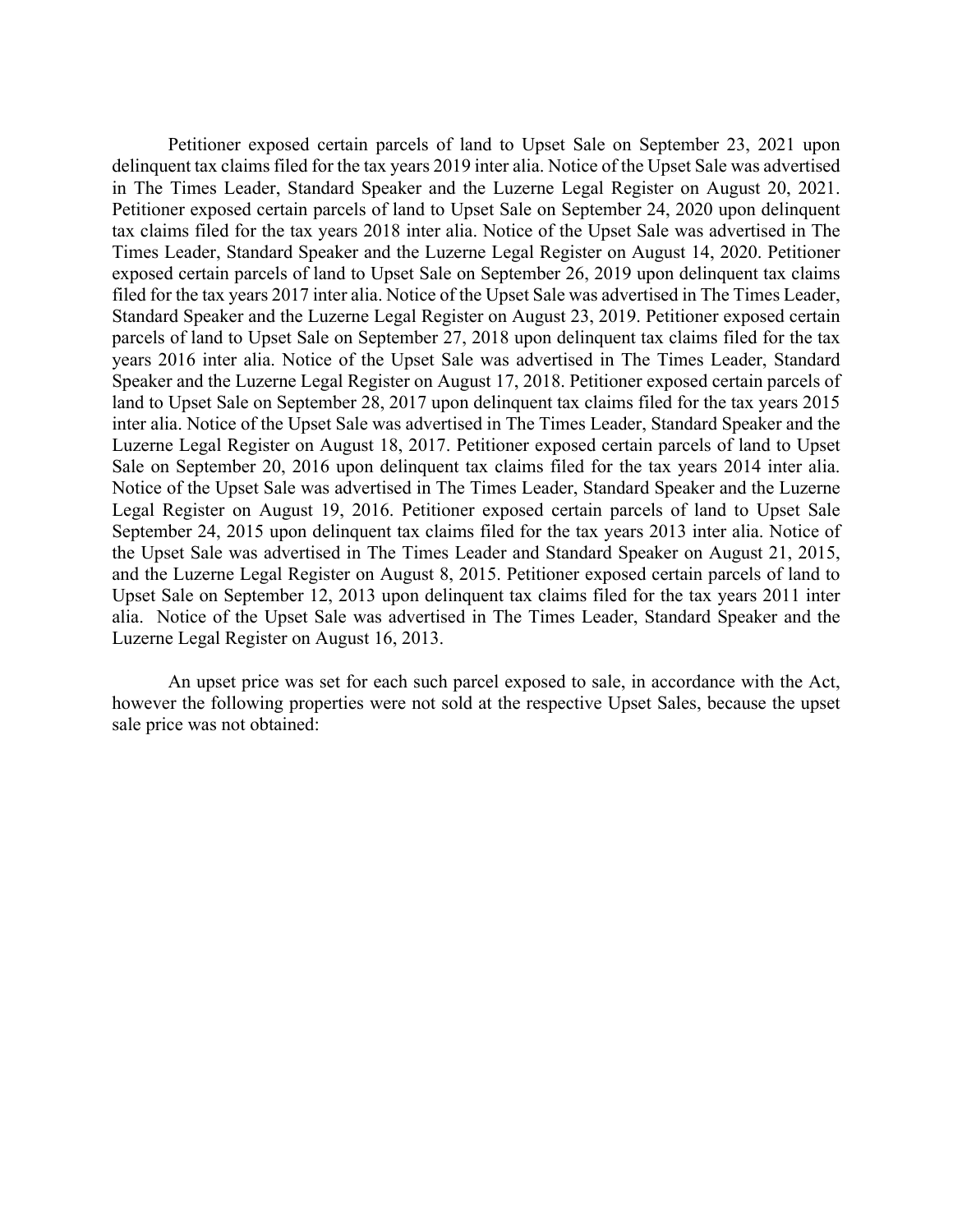|              | $\mathsf{B}$                      | $\mathsf{C}$          | D                                                   | E.                               |                       | G                                        |
|--------------|-----------------------------------|-----------------------|-----------------------------------------------------|----------------------------------|-----------------------|------------------------------------------|
| <b>SALE#</b> | <b>MUNICIPALITY</b>               | <b>PARCEL</b>         | <b>OWNER</b>                                        | <b>PROPERTY DESCRIPTION</b>      | <b>STARTING BID</b>   | <b>SALE RESULTS</b>                      |
|              | 2 38-0056 ASHLEY BORO WARD 3      | 01-J9NE1-011-039-000  | DOMYAN JAMES J SR & SUSAN                           | $84$ S MAIN ST                   | <del>\$1,223.71</del> | <b>REMOVED - TAXES PAID</b>              |
|              | 3 20-0043 ASHLEY BORO WARD 3      | 01-J9NE1 -010-25A-000 | <b>CARLO STEPHANIE MARIE</b>                        | $142$ S MAIN ST                  | \$1,385.79            | <b>SOLD \$22,000 BIDDER #159</b>         |
|              | 4 20-0112 BLACK CREEK TWP         | 03-U5S2 -006-013-000  | <b>MWAURA LAWRENCE K</b>                            | <b>120 CONYNGHAM RD</b>          | \$1,435.77            | <b>SOLD \$4,500 BIDDER #141</b>          |
|              | 5   19-0180   BEAR CREEK TWP      | 04-K13S1 -004-009-000 | <b>GRIFFITH LEAH &amp; ELIZABETH, BOTH DECEASED</b> | <b>BEAR CREEK BLVD</b>           | \$2,654.56            | SOLD \$2,654.56 BIDDER # 253             |
|              | 6 20-0156 BEAR CREEK TWP          | 04-K12S4 -004-003-000 | <b>KALOMIRIS ANASTASIOS</b>                         | <b>LAURELBROOK DR</b>            | \$1,702.96            | <b>SOLD \$8,000 BIDDER #315</b>          |
|              | 7   20-0209   BUTLER TWP WARD 1   | 06-S7 -00A-003-000    | <b>JEC LAND TRUST</b>                               | <b>REAR FAITH DR</b>             | \$1,536.32            | SOLD \$1,536.32 BIDDEDR # 253            |
|              | 8   19-0247   BUTLER TWP WARD 2   | 06-Q8S12 -005-016-000 | <b>ZOVKO ZORAN</b>                                  | <b>SNOW VALLEY DR</b>            | \$1,508.24            | SOLD \$1,508.24 BIDDER # 243             |
|              | 9 20-0224 BUTLER TWP WARD 2       | 06-Q8S9 -007-002-000  | <b>PHILLIPS GILES</b>                               | <b>TOMMYS CT</b>                 | \$1,522.81            | SOLD \$1,522.81 BIDDER #293              |
|              | 10 20-0226 BUTLER TWP WARD 2      | 06-Q9S2 -002-015-000  | <b>THOMAS JOHN P &amp; KARIN E</b>                  | <b>FOUR SEASONS DR</b>           | \$1,789.01            | NO BID - OFF TO RESPOSITORY              |
|              | 11   20-0248   CONYNGHAM BORO     | 08-S6 -00A-34A-000    | <b>ALVAREZ ROXANA</b>                               | <b>BROOK HILL RD</b>             | \$1,205.07            | SOLD \$1,205.07 BIDDER # 253             |
|              | 12 20-0245 COURTDALE BORO         | 07-G9S2 -002-011-000  | <b>SHIELDS JOHN</b>                                 | <b>21 HARRINGTON ST</b>          | \$1,179.45            | SOLD \$29,000 BIDDER #145                |
|              | 13 19-0295 CONYNGHAM TWP          | 09-M5S1-002-013-000   | <b>BURLEIGH JAMES &amp; KIMBERLY ANN</b>            | <b>LILLY POND RD</b>             | \$1,967.35            | SOLD \$1,967.35 BIDDER #497              |
|              | 14   19-0361   DALLAS TWP         | 10-D8S9 -002-10A-000  | <b>HAMAD RAED M &amp; MARY JO</b>                   | <b>LINCOLN STREET</b>            | \$1,809.89            | <b>SOLD \$3,500 BIDDER # 261</b>         |
|              | 15 19-0371 DALLAS TWP             | 10-E8S2 -004-006-000  | <b>SMITH ELAINE L J ETAL</b>                        | <b>BROOK ST</b>                  | \$2,067.20            | NO BID - OFF TO RESPOSITORY              |
|              | 16   19-0353   DALLAS TWP         | 10-D8-T03-084-000     | KITTLE, CHARLES, deceased                           | <b>84 DALLAS PARK</b>            | \$1,809.06            | NO BID - OFF TO RESPOSITORY              |
|              | 17 20-0288 DALLAS TWP             | 10-C7 -T01-020-000    | <b>GRAY ELIZABETH</b>                               | <b>20 COUNTY PINE TRAILER CT</b> | \$1,319.75            | NO BID - OFF TO RESPOSITORY              |
|              | 18   20-0364   DORRANCE TWP       | 12-N7 -00A-15J-000    | <b>BALDASSANO ROBERT &amp; LINDSAY</b>              | <b>ALBERDEEN RD</b>              | \$1,733.29            | <b>SOLD \$4,000 BIDDER #409</b>          |
|              | 19 20-0372 DORRANCE TWP           | 12-07 -00A-58K-000    | <b>GITTENS LINDA AND GARY</b>                       | <b>OFF BLUE RIDGE RD</b>         | \$1,635.60            | <b>SOLD \$2,500 BIDDER #436</b>          |
|              | 20 20-0377 DENNISON TWP           | 13-N10S2 -003-006-000 | <b>GIORDANO FRANK SR</b>                            | <b>JOANNE LN</b>                 | \$1,626.59            | NO BID - OFF TO RESPOSITORY              |
|              | 21 20-0400 DURYEA BORO WARD 2     | 14-D12NW2-001-011-000 | <b>RYZNER ANN</b>                                   | <b>519 WATT ST</b>               | \$1,700.80            | SOLD \$47,000 BIDDER # 305               |
|              | 22   19-0452   DURYEA BORO WARD 3 | 14-D12S1-001-12D-000  | <b>CONTE KIMBERLY</b>                               | <b>FOOTE AVE</b>                 | \$1,578.45            | <b>NO BID - OFF TO RESPOSITORY</b>       |
|              | 23   16-0417   DUPONT BOROUGH     | 15-E12NE3-001-004-000 | SITNICK, EDWARD A.                                  | <b>221 EVERHART ST</b>           | \$2,913.75            | <b>SOLD \$60,000 BIDDER #12</b>          |
|              | 24 20-0483 EXETER BORO WARD 3     | 16-E11NW4-005-028-000 | <b>JANISZEWSKI LEONARD + JOSEPHINE</b>              | <b>159 LINCOLN ST</b>            | \$1,422.01            | <b>SOLD \$15,000 BIDDER #225</b>         |
|              | 25 19-0553 EXETER BORO WARD 4     | 16-E10 -00A-015-005   | <b>MICHAELS SEAN &amp; MICHELLE L</b>               | 163 BIRCHWOOD EST                | \$1,740.20            | <b>FAILED TO PAY - OFF TO REPOSITORY</b> |
|              | 26   16-0450   EXETER BORO WARD 4 | 16-D10-T02-008-000    | <b>SUDOSKI TONY</b>                                 | <b>8 MT LOOKOUT TRL CT</b>       | \$2,177.92            | NO BID - OFF TO RESPOSITORY              |
|              | 27 20-0504 EXETER BORO WARD 4     | 16-E10 -00A-015-157   | <b>GOBLE JOSEPH</b>                                 | <b>258 BIRCHWOOD EST</b>         | \$1,303.09            | <b>NO BID - OFF TO RESPOSITORY</b>       |
|              | 28 20-0524 EXETER BORO WARD 4     | 16-E11NW4-020-001-000 | <b>PACE JOSEPH &amp; MONICA</b>                     | 176 SCHOOLEY ST                  | \$1,574.84            | SOLD \$16,000 BIDDER # 283               |
|              | 29 20-0505 EXETER BORO WARD 4     | 16-E10 -00A-015-204   | <b>WATKINS CLARA</b>                                | 186 BIRCHWOOD EST                | \$1,558.44            | <b>NO BID - OFF TO RESPOSITORY</b>       |
|              | 30   20-0514   EXETER BORO WARD 4 | 16-E10 -T01-218-000   | <b>RHOADES LOIS</b>                                 | <b>218 BIRCHWOOD EST</b>         | \$1,691.24            | NO BID - OFF TO RESPOSITORY              |
|              | $31$  20-0530 EXETER TWP          | 17-B10 -00A-19A-000   | <b>BERTZ JOHN</b>                                   | 566 LEWIS RD                     | \$1,331.77            | <b>SOLD \$10,000 BIDDER #448</b>         |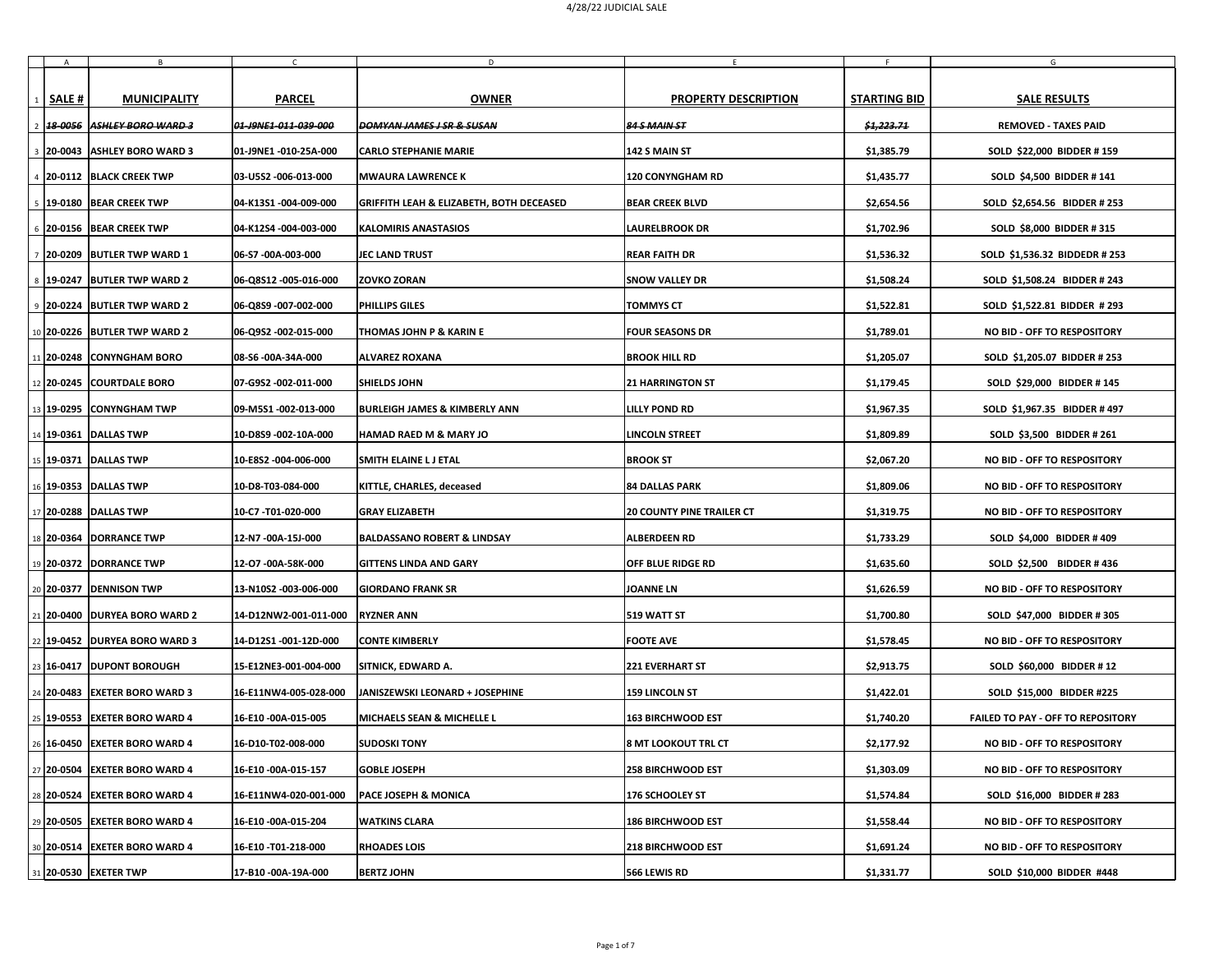| A | B                                 |                       | D                                               |                             |                       | G                                        |
|---|-----------------------------------|-----------------------|-------------------------------------------------|-----------------------------|-----------------------|------------------------------------------|
|   | 32   20-0537   EXETER TWP         | 17-B10S3 -001-03A-000 | <b>HECK JOYCE REDMOND</b>                       | <b>SUTTON CREEK RD</b>      | \$1,318.23            | NO BID - OFF TO RESPOSITORY              |
|   | 33 20-0543 EXETER TWP             | 17-C11-00A-41K-000    | <b>LAVELLE PAUL J</b>                           | <b>257 JOHNS RD</b>         | \$1,407.43            | <b>SOLD \$6,000 BIDDER #157</b>          |
|   | 34 20-0565 EDWARDSVILLE WARD 2    | 18-G9S2 -013-24B-000  | <b>DEITZ MATTHEW C &amp; HELEN</b>              | <b>3 TOBIN LN</b>           | \$1,449.32            | <b>SOLD \$17,000 BIDDER #456</b>         |
|   | 35 20-0584 EDWARDSVILLE WARD 5    | 18-G9S1-006-027-000   | <b>RAMIZA RUTH ANN</b>                          | <b>33 ARMSTRONG ST</b>      | \$2,190.99            | SOLD \$17,000 BIDDER #174                |
|   | 36   18-0829   FOSTER TWP         | 23-R9NE2-008-11A-000  | <b>BRANDEAUX GRANT</b>                          | 409 PARK ST                 | \$1,777.22            | <b>SOLD \$11,500 BIDDER #159</b>         |
|   | 37 20-0727 FOSTER TWP             | 23-Q11S6 -006-028-000 | <b>BRENNAN COLLETTE</b>                         | <b>1279 WOODHAVEN DR</b>    | \$1,342.13            | <b>FAILED TO PAY - OFF TO REPOSITORY</b> |
|   | 38 20-0729 FOSTER TWP             | 23-Q11S6 -013-009-000 | <b>CASTELLUCCI CHARLES N &amp; FLORENCE N</b>   | <b>LEISURE LN</b>           | \$1,628.86            | NO BID - OFF TO RESPOSITORY              |
|   | 39 20-0722 FOSTER TWP             | 23-Q11S2 -002-022-000 | <b>TRONCONE EUGENE G</b>                        | <b>HICKORY HILLS DR</b>     | \$1,412.13            | SOLD \$1,412.13 BIDDER #430              |
|   | 40   20-0736 FOSTER TWP           | 23-Q11S8 -004-021-000 | <b>TRONCONE EUGENE G</b>                        | <b>WOODHAVEN DR</b>         | \$1,412.13            | SOLD \$1,412.13 BIDDER #417              |
|   | 41   20-0798   HANOVER TWP WARD 1 | 25-18S1 -004-020-000  | <b>KENNEDY ROBERT &amp; EMILY</b>               | <b>156 PARK ST</b>          | \$1,681.71            | SOLD \$1,681.71 BIDDER #418              |
|   | 42   19-4089   HANOVER TWP WARD 2 | 25-I9SE1-008-038-000  | <b>SCHAFFER DARLENE</b>                         | 281 RIDGE ST                | \$1,987.57            | <b>SOLD \$49,000 BIDDER #496</b>         |
|   | 43 19-0901 HANOVER TWP WARD 4     | 25-I9NW2-002-027-000  | RAMSEY, JOHN F. & JEAN M.                       | <b>42 DEXTER ST</b>         | \$1,477.34            | <b>FAILED TO PAY - OFF TO REPOSITORY</b> |
|   | 44   18-0923   HANOVER TWP WARD 5 | 25-I8NE3-006-019-000  | <b>VARGAS, CARLOE &amp; KRYSTYNA</b>            | <b>3 FERRY RD</b>           | \$3,524.55            | SOLD \$29,000 BIDDER # 9                 |
|   | 45   20-0915   HANOVER TWP WARD 7 | 25-I9NW3 -009-015-000 | <b>KELLER JENNIFER &amp; WILLIAM</b>            | <b>37 KNOX ST</b>           | \$1,909.99            | SOLD \$62,000 BIDDER #451                |
|   | 46 19-4092 HAZLE TWP WARD 1       | 26-S9S3-002-012-000   | <b>ROJAS, TOMAS</b>                             | <b>1977 ROUTE 940 HWY</b>   | \$1,524.01            | <b>SOLD \$3,500 BIDDER #303</b>          |
|   | 47   20-0989   HAZLE TWP WARD 1   | 26-S9S5 -001-011-000  | <b>GROSS CHARLES L JR</b>                       | <b>19 W OAKDALE</b>         | \$2,146.97            | <b>SOLD \$15,500 BIDDER #300</b>         |
|   | 48 20-0936 HAZLE TWP WARD 1       | 26-R9S1-002-004-000   | <b>REED VINCENT &amp; AGNES</b>                 | 82 FIRST ST                 | \$1,647.24            | <b>SOLD \$14,500 BIDDER #403</b>         |
|   | 49 20-0933 HAZLE TWP WARD 1       | 26-R8S2 -003-010-000  | <b>ROSARIO JESUS &amp; AIDA LUZ</b>             | <b>229 PARDEESVILLE RD</b>  | \$1,551.01            | <b>SOLD \$4,500 BIDDER # 299</b>         |
|   | 50 21-3875 HAZLE TWP WARD 1       | 26-S8-00A-31B-000     | <b>GUS GENETTI'S HOTEL &amp; RESTAURANT INC</b> | <b>HARLEIGH LATTIMER</b>    | \$1,379.17            | NO BID - OFF TO RESPOSITORY              |
|   | 51   20-0941   HAZLE TWP WARD 1   | 26-S7-00A-028-000     | <b>ALL-PRO AIRPORT ROAD LP</b>                  | [NO LOCATION]               | \$1,299.01            | <b>SOLD \$50,000 BIDDER # 254</b>        |
|   | 52 19-1202 HAZLE TWP WARD 2       | 26-U5S14 -001-315-000 | <b>CAMPOS CANDIDO AND REMEDIOS &amp;</b>        | <b>CAMELLIA LN</b>          | \$2,274.33            | SOLD \$2,274.33 BIDDER #141              |
|   | 53 19-1234 HAZLE TWP WARD 2       | 26-U5S15 -001-496-000 | LEE JUNG KYU AND YOUNG SOO                      | <b>SCOTS PINE LN</b>        | \$1,912.39            | <b>SOLD \$6,500 BIDDER #141</b>          |
|   | 54 19-1213 HAZLE TWP WARD 2       | 26-U5S14 -001-472-000 | <b>MAGPANTAY BIENVENIDO L AND NENITA</b>        | <b>WHITE OAK LANE</b>       | \$1,670.10            | SOLD \$2,500 BIDDER #141                 |
|   | 55 19-1196 HAZLE TWP WARD 2       | 26-U5S14 -001-155-000 | <b>MONTEMAYOR JODITO C &amp; THELMINA A</b>     | <b>MAPLE LN</b>             | \$1,800.69            | <b>SOLD \$2,000 BIDDER #141</b>          |
|   | 56 48-1069 HAZLE TWP WARD 2       | 26-T5S2-001-032-000   | <b>LIZIAOLING &amp; LIREN LIU</b>               | <b>[NO LOCATION]</b>        | <del>\$2,287.10</del> | <b>REMOVED - TAXES PAID</b>              |
|   | 57   18-3289   HAZLE TWP WARD 2   | 26-T5S1-001-615-000   | <b>SHEDLESKI KENNETH A &amp; RAEANN M</b>       | <b>APPALACHIAN WAY</b>      | \$2,105.63            | SOLD \$2,105.63 BIDDER #141              |
|   | 58 20-1191 HAZLE TWP WARD 2       | 26-U5S8 -002-001-000  | <b>ALVAREZ ROXANA</b>                           | <b>267 TURNBERRY LN</b>     | \$1,710.92            | <b>SOLD \$5,000 BIDDER #141</b>          |
|   | 59 20 1076 HAZLE TWP WARD 2       | 26-U5S10-007-348-000  | <b>BAILEY PHILIP D &amp; LINDA A</b>            | <b>LAUREL VLY</b>           | <del>\$1,703.47</del> | <b>REMOVED - TAXES PAID</b>              |
|   | 60 20-1006 HAZLE TWP WARD 2       | 26-T5S1 -001-347-000  | <b>CADIRGAMANATHAN JANAKAN &amp; THUSHANTY</b>  | <b>BLUE MTN DRIVE NORTH</b> | \$1,335.48            | SOLD \$1,335.48 BIDDER #141              |
|   | 61 20-1110 HAZLE TWP WARD 2       | 26-U5S14 -001-154-000 | <b>DELA CRUZ RONIETTO L &amp; LUCITA E</b>      | <b>MAPLE LN</b>             | \$1,563.92            | <b>SOLD \$2,500 BIDDER #141</b>          |
|   | 62 20-1117 HAZLE TWP WARD 2       | 26-U5S14 -001-291-000 | <b>DIO MARIA JOSENA RAMOS</b>                   | <b>MAPLE LN</b>             | \$1,401.20            | <b>SOLD \$4,000 BIDDER #27</b>           |
|   | 63 20-1012 HAZLE TWP WARD 2       | 26-T5S1 -001-506-000  | <b>GUO SONGTAO &amp; XIAOQIU ZHANG</b>          | <b>MOUNTAINVIEW DRIVE</b>   | \$1,411.01            | SOLD \$1,411.01 BIDDER #141              |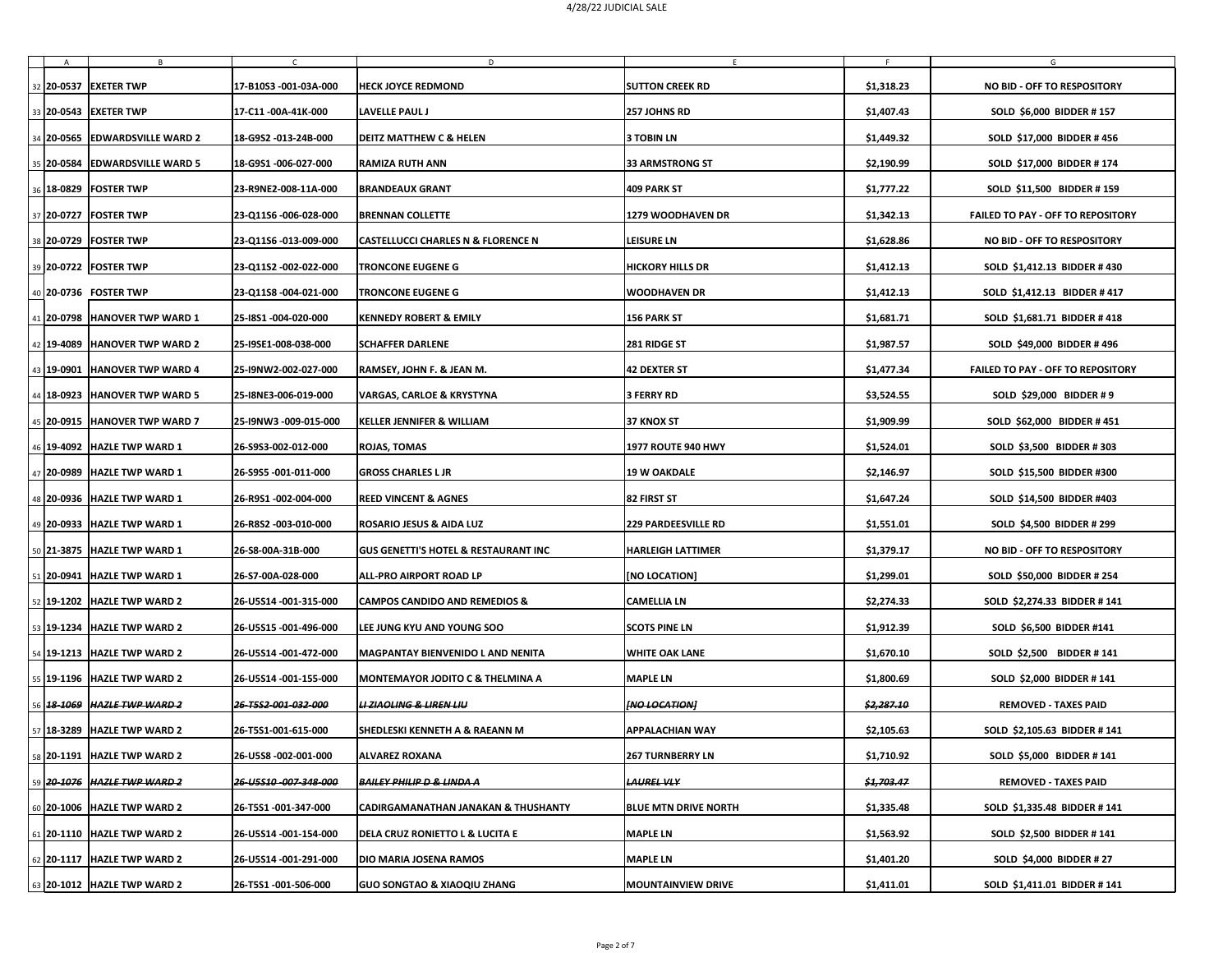| A | $\mathsf{B}$                            | $\mathsf{C}$                     | D                                                | F.                            | E.                    | G                                        |
|---|-----------------------------------------|----------------------------------|--------------------------------------------------|-------------------------------|-----------------------|------------------------------------------|
|   | 64   20-1051   HAZLE TWP WARD 2         | 26-T8S2 -001-038-000             | <b>HK PARTNERS</b>                               | <b>SUNSET BLVD</b>            | \$1,358.64            | SOLD \$1,358.64 BIDDER #181              |
|   | 65   20-1053   HAZLE TWP WARD 2         | 26-T8S2 -001-049-000             | <b>HK PARTNERS</b>                               | <b>SUNSET BLVD</b>            | \$1,350.74            | <b>SOLD \$7,500 BIDDER #181</b>          |
|   | 66 20-1054 HAZLE TWP WARD 2             | 26-T8S2 -001-050-000             | <b>HK PARTNERS</b>                               | <b>SUNSET BLVD</b>            | \$1,345.62            | SOLD - \$6,000 BIDDER #181               |
|   | 67   20-1055   HAZLE TWP WARD 2         | 26-T8S2 -001-051-000             | <b>HK PARTNERS</b>                               | <b>SUNSET BLVD</b>            | \$1,343.27            | SOLD \$15,000 BIDDER #477                |
|   | 68 20-1011 HAZLE TWP WARD 2             | 26-T5S1 -001-470-000             | <b>JUN CHEN XIAO</b>                             | <b>ROCK CREST DRIVE</b>       | \$1,420.87            | <b>SOLD \$5,000 BIDDER # 252</b>         |
|   | 69 20-1017 HAZLE TWP WARD 2             | <del>26-T5S1-001-642-000</del>   | <b>KEIYORO PETER NJENGA &amp; NYCE K</b>         |                               | <del>\$1,473.30</del> | <b>REMOVED - TAXES PAID</b>              |
|   | 70 20-1187 HAZLE TWP WARD 2             | 26-U5S7-006-011-000              | KILAYKO RAFAEL JR & APRIL &                      | <b>168 CHINOOK DR</b>         | <del>\$1,641.10</del> | <b>REMOVED - TAXES PAID</b>              |
|   | 71   20-1068   HAZLE TWP WARD 2         | 26-U5S10 -002-201-000            | <b>MANULAT EMELITA</b>                           | <b>LAUREL VALLEY RD</b>       | \$1,469.78            | <b>SOLD \$3,500 BIDDER #141</b>          |
|   | 72 20-1105 HAZLE TWP WARD 2             | <del>26 U5S13 001 364 000</del>  | NARVADEZ NICKIE & MARITA                         | <del>LOT 364 THE VISTAS</del> | <del>\$1,614.01</del> | <b>REMOVED - TAXES PAID</b>              |
|   | 73 2 <del>0 1140</del> HAZLE TWP WARD 2 | <del>26 U5S15 -001 394 000</del> | NIANGA MARILYN A                                 | <del>HHONEYSUCKLE DRIVE</del> | <del>\$1,398.59</del> | <b>REMOVED - TAXES PAID</b>              |
|   | 74 2 <del>0 1163</del> HAZLE TWP WARD 2 | <del>26-U5S5-006-013-000</del>   | <b>ORGO OSWALD</b>                               | <del>PINE VALLEY LN</del>     | <del>\$1,448.43</del> | <b>REMOVED - TAXES PAID</b>              |
|   | 75 20-1103 HAZLE TWP WARD 2             | 26-U5S13 -001-329-000            | <b>REID CHARLES J</b>                            | LOT 329 THE VISTAS            | \$1,462.31            | SOLD \$1,462.31 BIDDER #141              |
|   | 76 20-1114 HAZLE TWP WARD 2             | 26-U5S14-001-243-000             | <b>SANG EMMANUEL K</b>                           | <b>ALDEN LN</b>               | <del>\$1,630.41</del> | <b>REMOVED - TAXES PAID</b>              |
|   | 77 20-1005 HAZLE TWP WARD 2             | 26-T5S1-001-328-000              | <b>UPPAL MANJIT</b>                              | <b>LOCUST LANE</b>            | <del>\$1,625.35</del> | <b>REMOVED - TAXES PAID</b>              |
|   | 78   20-1129   HAZLE TWP WARD 2         | 26-U5S15 -001-052-000            | <b>WANG CUIJIE</b>                               | <b>SWEET BIRCH LN</b>         | \$1,502.03            | SOLD \$1,502.03 BIDDER #141              |
|   | 79   19-1293   HAZLE TWP WARD 2         | 26-U7S4 -014-013-000             | <b>KAPUSCHINSKY RONALD</b>                       | <b>879 OLD ST</b>             | \$1,924.49            | <b>FAILED TO PAY - OFF TO REPOSITORY</b> |
|   | 80 19-1298 HAZLE TWP WARD 2             | 26-U8 -00A-00A-000               | <b>BROADCASTERS 7 INC</b>                        | <b>HILLTOP RD</b>             | \$1,625.66            | SOLD \$1,625.66 BIDDER # 201             |
|   | 81 18-1222 HAZLE TWP WARD 2             | 26-U5S9-001-058-000              | <b>BRADOKA JOHN SCOTT &amp; ROBERT H LITTNER</b> | <b>LITTLE LEAF CT</b>         | \$1,790.07            | <b>SOLD \$2,500 BIDDER #141</b>          |
|   | 82 19-1142 HAZLE TWP WARD 2             | 26-U5S10 -001-042-000            | AFANTE JEAN R & MARIO D JR                       | <b>MOUNTAIN LAUREL DR</b>     | \$1,991.73            | <b>SOLD \$4,000 BIDDER # 252</b>         |
|   | 83   19-1300   HAZLE TWP WARD 2         | 26-U8S3 -004-004-000             | <b>MILLER JANET &amp; GEORGE, both deceased</b>  | <b>250 HOPE ST</b>            | \$2,770.73            | <b>SOLD \$30,000 BIDDER #480</b>         |
|   | 84 19-1089 HAZLE TWP WARD 2             | 26-T5S1-001-269-000              | <b>SANTOS JULLILET M &amp; SIMON KAGONDU</b>     | <b>BUCK MOUNTAIN BLVD</b>     | <del>\$449.69</del>   | <b>REMOVED - TAXES PAID</b>              |
|   | 85 19-1175 HAZLE TWP WARD 2             | 26-U5S13 -001-066-000            | <b>LLORENTE MARIA</b>                            | <b>SASSAFRASS LN</b>          | \$332.37              | SOLD \$3,000 BIDDER #141                 |
|   | 86 20-1246 HUGHESTOWN BORO              | 28-E12NW1-004-035-000            | <b>OLIVERI LEONARD</b>                           | <b>8 HUGHES ST</b>            | \$1,482.04            | <b>SOLD \$10,500 BIDDER #290</b>         |
|   | 87 18-1286 HUNLOCK TWP                  | 29-H5-00A-28U-000                | <b>TAMMAC HOLDINGS CORPORATION</b>               | <b>199 VALLEY VIEW DR</b>     | \$1,834.67            | <b>SOLD \$6,000 BIDDER # 242</b>         |
|   | 88 20-1332 JENKINS TWP                  | 33-E11S1-002-002-000             | <b>HJERPE JOE R JR &amp; INGRID SHEILA</b>       | <b>1107 S MAIN ST</b>         | \$1,765.01            | <b>SOLD \$12,500 BIDDER # 240</b>        |
|   | 89 18-1440 KINGSTON BORO WARD 4         | 34-G9NE3-005-008-000             | <b>BARROW BERNIE</b>                             | <b>138 W WALNUT ST</b>        | \$1,269.86            | <b>SOLD \$7,500 BIDDER #464</b>          |
|   | 90   19-1567   KINGSTON BORO WARD 7     | 34-H9NE2-016-013-000             | <b>ARMICIDA, MICHAEL F.</b>                      | <b>351 CHESTER ST</b>         | \$1,357.51            | <b>SOLD \$10,500 BIDDER # 208</b>        |
|   | 91   17-1552   KINGSTON BORO WARD 7     | 34-H9NE1-011-019-000             | <b>KEARNEY JOSEPH</b>                            | <b>40 S LOVELAND AVE</b>      | \$3,413.58            | <b>SOLD \$81,000 BIDDER #284</b>         |
|   | 92   20-1460 KINGSTON TWP               | 35-E8S3-001-005-000              | <b>DAVIS WALTER &amp; IDA</b>                    | <b>HALE ST</b>                | \$1,232.61            | SOLD \$1,232.61 BIDDER #158              |
|   | 93 20-1553   LARKSVILLE BORO WARD 3     | 38-H8S2 -001-015-000             | <b>STINER ETHEL</b>                              | 41 W BROADWAY                 | \$1,712.55            | SOLD \$29,000 BIDDER #173                |
|   | 94   19-1778   LEHMAN TWP               | 40-G6S2 -003-008-000             | <b>ROLF HUGH ETAL</b>                            | <b>NORSTEDT LN</b>            | \$2,133.37            | <b>SOLD \$11,000 BIDDER # 240</b>        |
|   | 95   19-1779   LEHMAN TWP               | 40-G6S2 -003-009-000             | <b>ROLF HUGH &amp; BETTY LEE FRUSCIANTE</b>      | <b>NORSTEDT AVE</b>           | \$1,744.33            | SOLD \$1,744.33 BIDDER # 240             |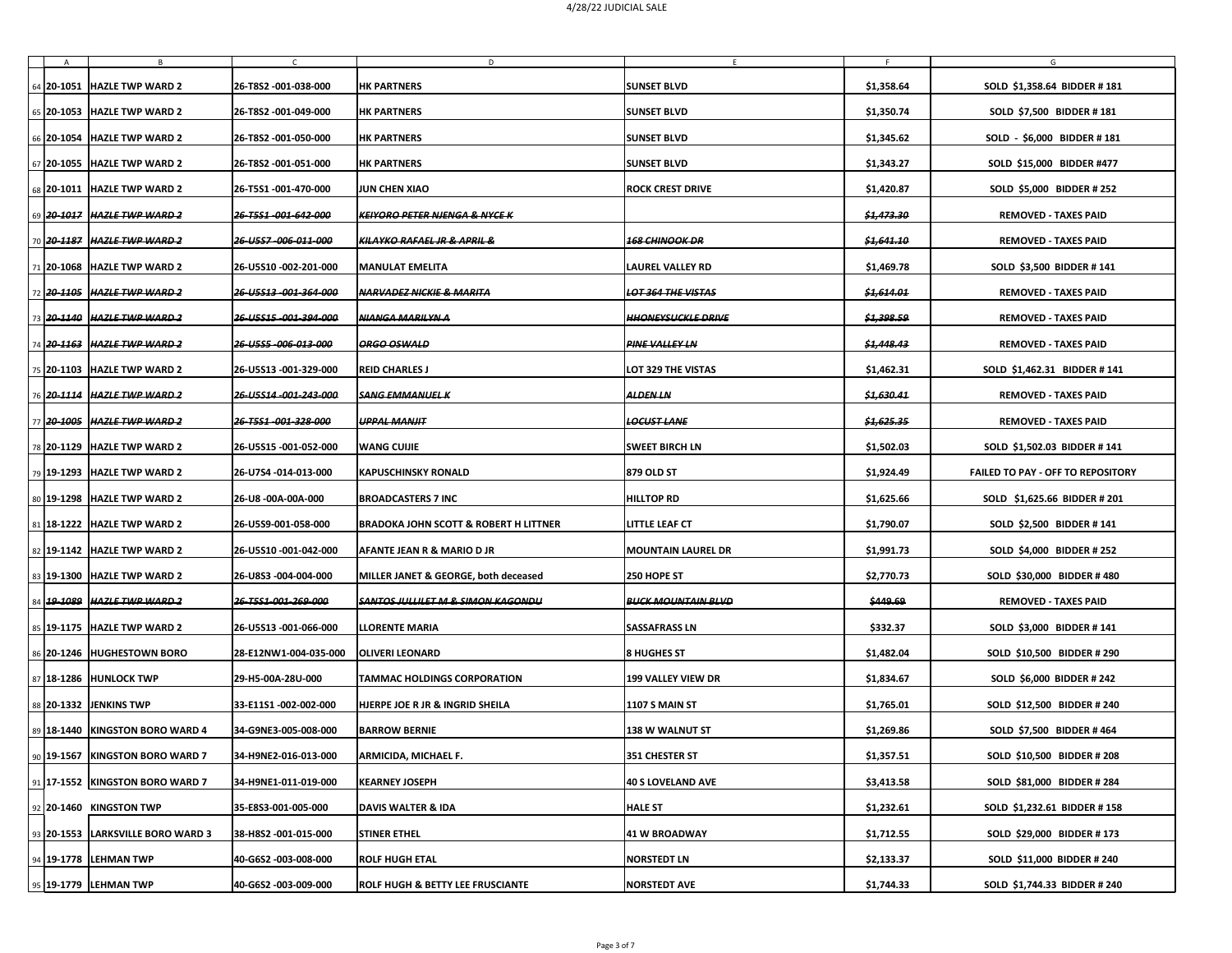|  | B<br>96   16-1463   LUZERNE BORO                                      | 41-G9NE2-010-019-000                          | D<br><b>ALBINA POPE IRREVOCABLE TRUST</b>                   | 347-349 VAUGH ST                                 | \$3,541.60               | G<br><b>SOLD \$42,000 BIDDER #306</b>                                |
|--|-----------------------------------------------------------------------|-----------------------------------------------|-------------------------------------------------------------|--------------------------------------------------|--------------------------|----------------------------------------------------------------------|
|  | 97 48-1717 NANTICOKE CITY WARD 1                                      | 42-J7NE3-002-13A-000                          | <b>GROHOWSKI JOHN S</b>                                     | <b>LOOMISST</b>                                  | <del>\$2,212.50</del>    | <b>REMOVED - COURT ORDER</b>                                         |
|  | 98   18-1736   NANTICOKE CITY WARD 4                                  | 42-J7NW2-011-006-000                          | ROBACZEWSKI, MARY aka MARY ROBASHOK, deceased               | <b>252 RIVER ST</b>                              | \$1,980.56               | SOLD \$17,000 BIDDER #449                                            |
|  | 99 20-1807 NANTICOKE CITY WARD 10                                     | 42-J7SW2 -005-005-000                         | <b>TAGNANI FRANK &amp; VILMA M</b>                          | <b>240 MAPLE ST</b>                              | \$2,403.05               | <b>FAILED TO PAY - OFF TO REPOSITORY</b>                             |
|  |                                                                       |                                               |                                                             |                                                  |                          |                                                                      |
|  | 100 19-1919   NANTICOKE CITY WARD 11<br> 101 19-1994   NESCOPECK BORO | 42-J7SE4 -014-007-000<br>43-P3SW4-014-13A-000 | <b>HAYDOCK FRANK</b><br><b>HETLER JOHN W &amp; TAMMY M</b>  | <b>800 S HANOVER ST</b><br><b>313 W FIFTH ST</b> | \$1,811.41<br>\$1,632.98 | <b>SOLD \$18,500 BIDDER #386</b><br><b>SOLD \$57,000 BIDDER #495</b> |
|  |                                                                       |                                               |                                                             |                                                  |                          |                                                                      |
|  | 102 20-1866 NESCOPECK TWP                                             | 44-P4 -00A-018-000                            | <b>ALMASHAT ALA MD</b>                                      | <b>BERWICK HAZLETON HWY</b>                      | \$1,414.07               | SOLD \$1,414.07 BIDDER # 302                                         |
|  | 103 20-1901   NEWPORT TWP WARD 1                                      | 46-K7S2 -004-010-000                          | <b>NEWELL DAVID</b>                                         | <b>87 E KIRMAR AVE</b>                           | \$2,367.20               | <b>SOLD \$28,000 BIDDER # 203</b>                                    |
|  | 104  <b>19-2065</b>   NEWPORT TWP WARD 2                              | 46-K6S2-004-001-000                           | <b>MINERSVILLE LLC</b>                                      | <b>67 E MAIN ST</b>                              | \$2,282.91               | SOLD \$36,000 BIDDER # 225                                           |
|  | 105 17-2011 NEWPORT TWP WARD 2                                        | 46-K5S1-004-006-000                           | <b>ESTATE PF ROBERT J REPOTSKI &amp; BARBARA LACH</b>       | <b>NEWPORT ST</b>                                | \$2,022.53               | NO BID - OFF TO RESPOSITORY                                          |
|  | 106 20-1923 NEWPORT TWP WARD 2                                        | 46-K6S1-010-005-000                           | <b>KUCHARIK JOHN</b>                                        | <b>127 NEWPORT ST</b>                            | \$1,615.14               | <b>SOLD \$25,500 BIDDER # 243</b>                                    |
|  | 107  20-1986   PLYMOUTH BORO WARD 1                                   | 48-H8SE2 -006-022-000                         | <b>ORTEGA ORLANDO</b>                                       | <b>48 PIERCE ST</b>                              | \$1,506.30               | <b>FAILED TO PAY - OFF TO REPOSITORY</b>                             |
|  | 108 19-2092   PLYMOUTH BORO WARD 1                                    | 48-H8SE2 -011-009-000                         | <b>LIVINGSTONE BRIAN G</b>                                  | <b>127 PIERCE ST</b>                             | \$846.71                 | SOLD \$35,000 BIDDER #357                                            |
|  | 109 19-2114  PLYMOUTH BORO WARD 3                                     | 48-H8SE4 -023-002-000                         | <b>118 HIGH STREET PLYMOUTH PROPERTIES</b>                  | 118 HIGH ST                                      | \$1,918.94               | <b>SOLD \$10,500 BIDDER # 208</b>                                    |
|  | 110 20-2035 PLYMOUTH BORO WARD 6                                      | 48-H8SW3 -023-014-000                         | <b>JOHNSON JACQUELINE L</b>                                 | <b>473 1/2 W SHAWNEE AVE</b>                     | \$1,500.71               | <b>SOLD \$23,000 BIDDER #186</b>                                     |
|  | 111 20-2029 PLYMOUTH BORO WARD 6                                      | 48-H8SE4 -020-002-000                         | <b>MAXWELL JR EDWARD F &amp; ROSINA</b>                     | <b>301 REAR W SHAWNEE AVE</b>                    | \$1,525.72               | <b>FAILED TO PAY - OFF TO REPOSITORY</b>                             |
|  | 112 19-2178 PLYMOUTH BORO WARD 11                                     | 48-H8SE1-002-014-000                          | <b>STUBBLEBINE HOWARD</b>                                   | <b>35 W WALL ST</b>                              | \$1,821.29               | <b>SOLD \$26,000 BIDDER #456</b>                                     |
|  | 113 20-2108 PLYMOUTH BORO WARD 13                                     | 48-H8SW3 -016-018-000                         | <b>ALIYAH HOLDINGS LLC</b>                                  | 631 LEE AVE                                      | \$1,168.16               | <b>SOLD \$5,000 BIDDER #142</b>                                      |
|  | 114 18-2185 PLYMOUTH TWP                                              | 49-18S2-002-014-000                           | <b>OSBORNE LINDA</b>                                        | <b>66 SMITH ROW</b>                              | \$1,695.23               | SOLD \$17,000 BIDDER #145                                            |
|  | 115 20-2125 PLYMOUTH TWP                                              | 49-17S1A -001-009-000                         | <b>105 EAST POPLAR STREET TRUST</b>                         | <b>105 E POPLAR ST</b>                           | \$1,390.77               | SOLD \$25,000 BIDDER #225                                            |
|  | 116 19-2233 PLYMOUTH TWP                                              | 49-17S2-012-029-000                           | <b>BANKOVICH JEFFREY J, deceased</b>                        | <b>45 ALLAN ST</b>                               | \$3,549.98               | <b>FAILED TO PAY - OFF TO REPOSITORY</b>                             |
|  | 117 19-2246 PLYMOUTH TWP                                              | 49-17S3 -02A-004-001                          | <b>PHILLIPS IRVIN</b>                                       | <b>HARVEY ST</b>                                 | \$1,283.40               | NO BID - OFF TO RESPOSITORY                                          |
|  | 118 <del>19 2280</del> PLAINS TWP WARD 1                              | 50-F10SE4-002-009-000                         | <b>CHOPKA ANDREW &amp; JEAN</b>                             | <b>MITCHELL ST</b>                               | <del>\$2,486.57</del>    | <b>REMOVED - COURT ORDER</b>                                         |
|  | 119 20-2193 PLAINS TWP WARD 2                                         | 50-G10NW2-005-010-000                         | <b>GEORGETTI RUDY &amp; JENNIE</b>                          | <b>69 W CAREY ST</b>                             | \$2,277.30               | SOLD \$71,000 BIDDER # 225                                           |
|  | 120 20-2232 PLAINS TWP WARD 8                                         | 50-G11S3 -001-001-000                         | <b>MATINAS GERALD T</b>                                     | <b>162 UNION STREET</b>                          | \$2,270.99               | <b>SOLD \$31,000 BIDDER # 225</b>                                    |
|  | 121 20-2254 PLAINS TWP WARD 10                                        | 50-G11-T01-015-000                            | <b>MOSIER THEODORE F</b>                                    | <b>15 EAST MT RIDGE MHP</b>                      | \$1,836.11               | <b>NO BID - OFF TO RESPOSITORY</b>                                   |
|  | 122 18-2060 PLAINS TWP WARD 10                                        | 50-G11-T02-312-000                            | <b>MARTINSON GEORGE &amp; RENEE SLOAT</b>                   | <b>312 E MOUNTAIN RIDGE MHP</b>                  | \$1,788.34               | NO BID - OFF TO RESPOSITORY                                          |
|  | 123  <b>19-2476</b>   ROSS TWP                                        | 54-G5 -00A-05C-000                            | <b>BAKER SAMANTHA, deceased</b>                             | 174 PALL RD                                      | \$1,872.63               | <b>SOLD \$5,000 BIDDER #34</b>                                       |
|  | 124 21-3936   SALEM TWP                                               | 55-P4S1-003-014-000                           | <b>CRAGLE CARL C</b>                                        | <b>158 MAIN ST</b>                               | \$1,254.16               | <b>SOLD \$5,000 BIDDER #56</b>                                       |
|  | 125 20-2411 SALEM TWP                                                 | 55-P4S1-003-001-000                           | <b>MOORE DANIELLE R</b>                                     | <b>CENTER ST</b>                                 | \$1,215.63               | NO BID - OFF TO RESPOSITORY                                          |
|  | 126  <b>20-2414   SHICKSHINNY BORO WARD 1</b>                         | 56-L4SE1 -004-003-000                         | <b>EYERLEY CLAYTON W, deceased</b>                          | <b>SEARCH ST</b>                                 | \$1,976.24               | NO BID - OFF TO RESPOSITORY                                          |
|  | 127 20-2415 SHICKSHINNY BORO WARD 1                                   | 56-L4SE1 -004-004-000                         | <b>EYERLEY RUTH ANN, deceased &amp; CLAYTON W, deceased</b> | <b>28 SEARCH ST</b>                              | \$2,012.67               | SOLD \$2,012.67 BIDDER # 257                                         |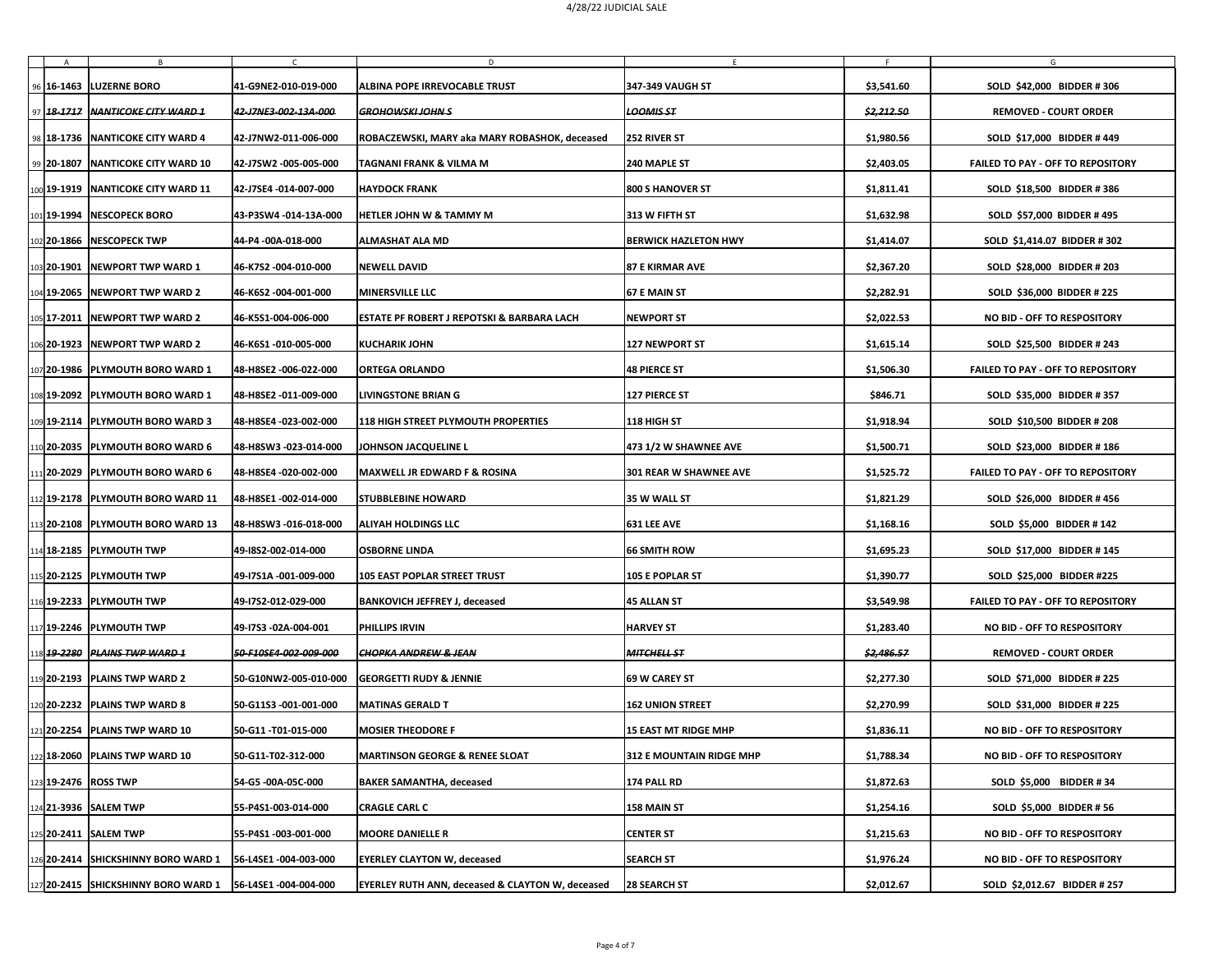|                        |                                                                           |                       | D                                                       |                           |                       | G                                                |
|------------------------|---------------------------------------------------------------------------|-----------------------|---------------------------------------------------------|---------------------------|-----------------------|--------------------------------------------------|
|                        | 128 18-2496 SHICKSHINNY BORO WARD 2                                       | 56-L4SE1-016-010-000  | O'BRIEN GERTRUDE                                        | <b>25 BAER ST</b>         | \$1,411.61            | <b>SOLD \$4,000 BIDDER #315</b>                  |
|                        | 129 18-2501 SHICKSHINNY BORO WARD 3                                       | 56-L4SE1-015-03A-000  | <b>ABERNATHY GORDON LEE</b>                             | <b>CREEK ALY</b>          | \$1,584.07            | <b>SOLD \$7,000 BIDDER #315</b>                  |
|                        | 130 19-2607 SWOYERSVILLE WARD 1                                           | 59-F10NW1-003-003-000 | PECHAL DANIEL & DAUGHTREY DONNA                         | 1284 MAIN ST              | \$1,720.49            | SOLD \$28,000 BIDDER #404                        |
|                        | 131 19-2662 SUGAR NOTCH BORO                                              | 60-J9SW1 -005-10B-000 | <b>POCKEVICH MICHAEL W</b>                              | <b>MAIN ST</b>            | \$1,367.28            | NO BID - OFF TO RESPOSITORY                      |
|                        | 132 18-2632 UNION TWP                                                     | 61-J4-00A-08B-000     | <b>BUSCH CARL J, deceased &amp; STELLA, deceased</b>    | <b>HARTMAN HILL RD</b>    | \$2,180.61            | SOLD \$2,180.61 BIDDER # 223                     |
|                        | 133 19-2695   UNION TWP                                                   | 61-K4-00A-45A-000     | <b>CRAGLE CARL C ETAL</b>                               | <b>BILBY HILL RD</b>      | \$1,982.92            | <b>SOLD \$3,500 BIDDER # 222</b>                 |
|                        | 134 18-2678   WEST HAZLETON WARD 2                                        | 63-T7NE3-015-23A-000  | <b>SAIEVA CHARLES, deceased &amp; ROBERTA, deceased</b> | 322 ALLEN ST              | \$2,708.28            | <b>SOLD \$60,000 BIDDER #403</b>                 |
|                        | 135 18-2680 WEST HAZLETON WARD 2                                          | 63-T7SE2-006-024-000  | <b>REASON LORETTA</b>                                   | <b>9-11 E OAK ST</b>      | \$1,439.27            | <b>FAILED TO PAY - OFF TO REPOSITORY</b>         |
|                        | 136 18-2733   WEST PITTSTON WARD 1                                        | 65-D11SE4-019-009-000 | BREYMEIER HARRY L, deceased & ROSE ANN, deceased        | <b>203 SALEM ST</b>       | \$2,109.38            | <b>FAILED TO PAY - OFF TO REPOSITORY</b>         |
|                        | 137 18-2800 WEST WYOMING BORO                                             | 66-E10SE2-005-003-000 | <b>COX PATRICIA A &amp; JEFFREY P</b>                   | 367-369 W SIXTH ST        | \$2,330.67            | SOLD \$66,000 BIDDER #464                        |
|                        | 138 16-2281 WEST WYOMING BORO                                             | 66-E10NE4-004-005-000 | <b>MARSTELL JOSEPH &amp; KATHLEEN</b>                   | 718 W EIGHTH ST           | <del>\$799.12</del>   | <b>REMOVED - TAXES PAID</b>                      |
| 139 18 - 2832          | <b>WHITE HAVEN BORO WARD 1</b>                                            | 68-P12NW2-005-016-000 | PIERRE LOUIS EDDY & MARIE D                             | <b>223 TOWANDA ST</b>     | \$2,023.08            | <b>FAILED TO PAY - OFF TO REPOSITORY</b>         |
|                        | $\vert$ 140 19-2870 WHITE HAVEN BORO WARD 2 $\vert$ 68-P12NW1-023-005-000 |                       | <b>KINNEY JOSEPH M, deceased</b>                        | <b>306 BERWICK ST</b>     | \$1,959.71            | SOLD \$32,000 BIDDER #379                        |
| 141 18 3001            | <b>HAZLETON CITY WARD 5</b>                                               | 71-US-T01-134-000     | PEREZ FRANCISCO J & NELSIDA GARCIA DUARTE               | <b>134 S PINE TREE RD</b> | <b>\$858.59</b>       | <b>REMOVED - COURT ORDER</b>                     |
|                        | 142 16-2471 HAZLETON CITY WARD 8                                          | 71-T8SW42-001-008-000 | <b>VUCETOVIC GANIJA &amp; ADAM LIZBINSKI, deceased</b>  | 328 W BROAD ST            | <del>\$4,427.38</del> | <b>REMOVED - TRUMP BID BY HAZLETON LAND BANK</b> |
|                        | 143 20-2880 HAZLETON CITY WARD 11                                         | 71-T8NW44-011-01B-000 | <b>ROSSI JOHN T</b>                                     | <b>828 W 7TH ST</b>       | \$1,761.96            | <b>SOLD \$42,000 BIDDER #303</b>                 |
|                        | 144 16-2511   HAZLETON CITY WARD 11                                       | 71-T8SW11-011-04C-000 | ARNDT, SALLY A                                          | <b>551 HANOVER CT</b>     | \$3,092.09            | <b>SOLD \$42,000 BIDDER #48</b>                  |
|                        | 145 20-3006   HAZLETON CITY WARD 15                                       | 71-U8NW31-011-31B-000 | <b>CASTILLO EDWIN</b>                                   | <b>321 E CARLTON AVE</b>  | \$1,870.54            | SOLD \$12,500 BIDDER #387                        |
|                        | 146 13-3434 PITTSTON CITY WARD 1                                          | 72-D11SE2-001-022-000 | GERMAN, ANDREW, deceased & LIZZIE, deceased             | <b>108 CLIFF ST</b>       | \$2,999.52            | <b>SOLD \$16,500 BIDDER #477</b>                 |
| 147 <del>19 3259</del> | <b>PITTSTON CITY WARD 6</b>                                               | 72-E11NE3-032-001-000 | <b>ZERBLAS JOSEPH &amp; WENDY</b>                       | <b>160 BUTLER ST</b>      | \$2,772.69            | <b>REMOVED - TRUMP BID BY NEPA LAND BANK</b>     |
|                        | 148 20-3085   PITTSTON CITY WARD 6                                        | 72-E11NE3-032-010-000 | <b>MORGAN JOHN G &amp; DOREEN</b>                       | <b>184 BUTLER ST</b>      | \$1,185.67            | <b>FAILED TO PAY - OFF TO REPOSITORY</b>         |
| 149 20 3079            | <b>PITTSTON CITY WARD 6</b>                                               | 72-E11NE3-020-021-000 | <b>WHIPPLE WENDY</b>                                    | 172 CARROLL ST            | <del>\$1,710.28</del> | <b>REMOVED - TRUMP BID BY NEPA LAND BANK</b>     |
|                        | 150 20-3104 PITTSTON CITY WARD 10                                         | 72-E11SE1-030-020-000 | <b>ORTH RICHARD J &amp; JACQUELINE</b>                  | <b>8 E OAK ST</b>         | \$1,456.64            | SOLD \$29,000 BIDDER #464                        |
| 151 18 - 3329          | <b>WILKES-BARRE WARD 1</b>                                                | 73-H10NW2-018-026-000 | <b>VIEW JOLEEN</b>                                      | <b>3 AUBURN ST</b>        | \$2,102.79            | <b>SOLD \$2,500 BIDDER #478</b>                  |
| 152 17 - 3334          | <b>WILKES-BARRE WARD 1</b>                                                | 73-H10NW4-016-026-000 | <b>GURCHAK EDWARD J, deceased &amp; FLORENCE L</b>      | <b>132 ADJ COURT</b>      | \$1,699.27            | SOLD \$17,500 BIDDER #434                        |
| 153 18 - 3323          | <b>WILKES-BARRE WARD 1</b>                                                | 73-H10NW1-006-012-000 | <b>THOMAS RICHARD C</b>                                 | <b>42 W HOLLENBACK ST</b> | \$1,558.64            | <b>SOLD \$14,500 BIDDER #443</b>                 |
| 154 20-3192            | <b>WILKES-BARRE WARD 2</b>                                                | 73-H10SW2-017-014-000 | <b>SHOW BRYAN &amp; KRISTIE</b>                         | <b>31 SCHOOLHOUSE LN</b>  | \$1,401.45            | SOLD \$14,500 BIDDER #177                        |
| 155 20 - 3193          | <b>WILKES-BARRE WARD 2</b>                                                | 73-H10SW2-017-015-000 | <b>SHOW BRYAN &amp; KRISTIE</b>                         | <b>33 SCHOOLHOUSE LN</b>  | \$1,318.15            | SOLD $$1,318.15$ # 314                           |
|                        | 156 <b>17-3520 WILKES-BARRE WARD 3</b>                                    | 73-H10SW4-008-034-000 | <b>GREEN TIFFANY E</b>                                  | 76-78 EMPIRE ST           | <del>\$3,003.98</del> | <b>REMOVED - TAXES PAID</b>                      |
| 157 <del>19 3392</del> | <b>WILKES-BARRE WARD 3</b>                                                | 73-H10SW4-006-052-000 | <b>DROZDA GERALD</b>                                    | 50 N MEADE ST             | <del>\$2,152.86</del> | <b>REMOVED - COURT ORDER</b>                     |
|                        | 158 19-3428 WILKES-BARRE WARD 6                                           | 73-H10SW4-010-034-000 | <b>AMERICAN NOTE WAREHOUSE</b>                          | <b>37 S FULTON ST</b>     | \$1,923.22            | SOLD \$18,000 BIDDER # 209                       |
|                        |                                                                           |                       |                                                         |                           |                       |                                                  |
|                        | 159 18-3424   WILKES-BARRE WARD 6                                         | 73-H10SW4-011-013-000 | <b>MITCHELL, JACK &amp; THERESA</b>                     | <b>61 S. SHERMAN ST</b>   | \$2,778.09            | SOLD \$65,000 BIDDER #479                        |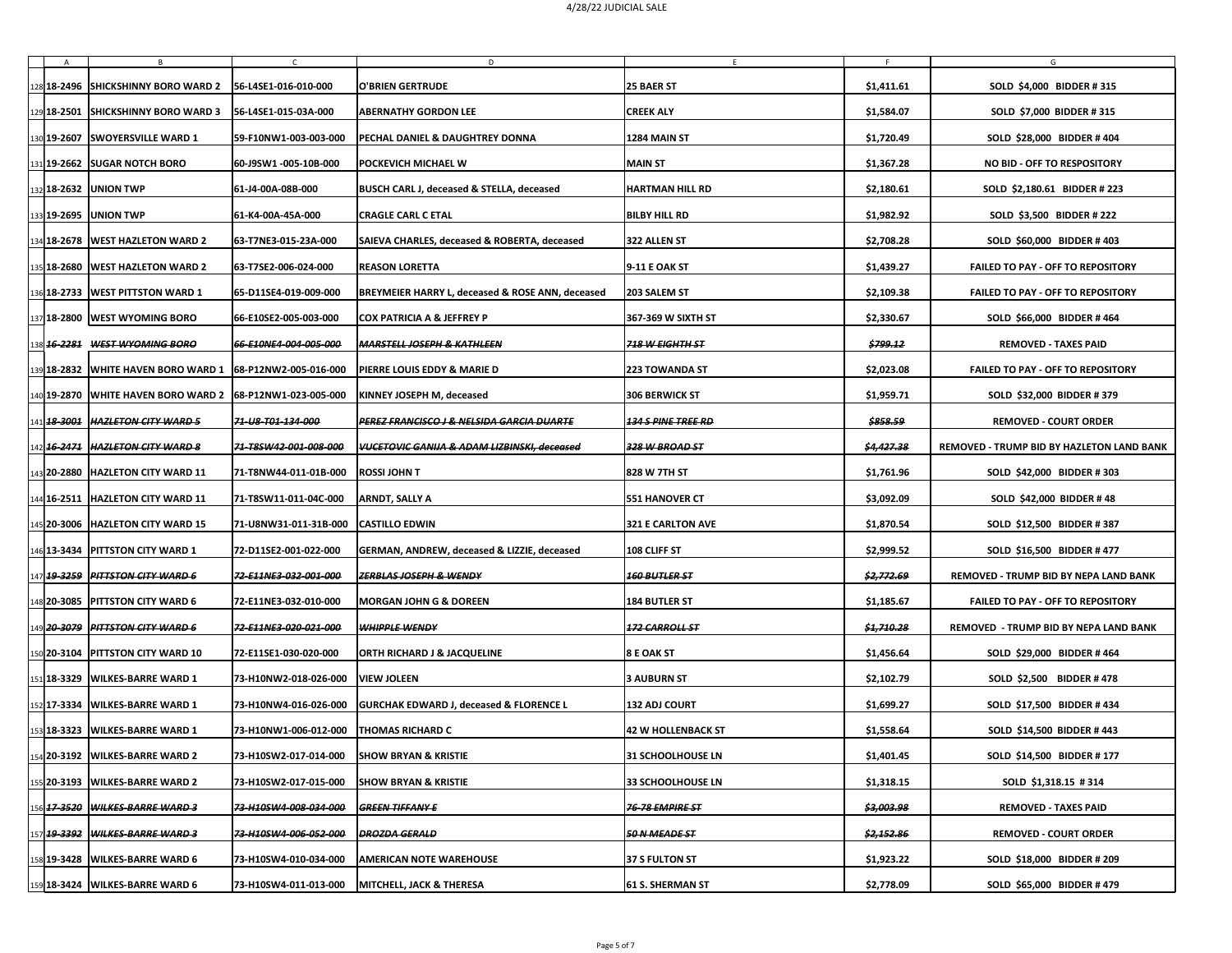|               | 160 19-3442   WILKES-BARRE WARD 6          | 73-I10NW1-002-011-000 | D<br><b>PERRY LORI</b>                               | 33 S MEADE ST                         | \$2,080.18            | G<br><b>SOLD \$31,000 BIDDER #152</b>    |
|---------------|--------------------------------------------|-----------------------|------------------------------------------------------|---------------------------------------|-----------------------|------------------------------------------|
|               | 161 <b>16 2883 WILKES-BARRE WARD 9</b>     | 73-110NW1-021-022-000 | <del>SCHWARZWALDER CURT W</del>                      | <b>112 S. MEADE ST</b>                | <del>\$2,991.86</del> | <b>REMOVED - TAXES PAID</b>              |
| 162 18 - 3493 | <b>WILKES-BARRE WARD 9</b>                 | 73-I9NE2-005-045-000  | <b>GRANT BRANDEAUX</b>                               | <b>58-60 WAYNE LN</b>                 | \$2,079.63            | <b>FAILED TO PAY - OFF TO REPOSITORY</b> |
|               | 163 17-3476   WILKES-BARRE WARD 10         | 73-H9SE1-005-016-000  | <b>MOSES PETER, deceased &amp; JEAN, deceased UX</b> | <b>47-49 TERRACE ST</b>               | \$4,926.63            | <b>SOLD \$63,000 BIDDER #40</b>          |
|               | 164 19 3517 WILKES-BARRE WARD 10           | 73-H9SE1-015-010-000  | <b>REESE ROXZANN</b>                                 | 374 W ACADEMY ST                      | <del>\$2,261.30</del> | <b>REMOVED - TAXES PAID</b>              |
|               | 165 18-3508   WILKES-BARRE WARD 10         | 73-H9SE4-006-001-000  | <b>ACOSTA DANIEL &amp; SUSAN GARCIA</b>              | <b>219 ACADEMY ST</b>                 | \$3,159.41            | SOLD \$69,000 BIDDER #143                |
|               | 166 17-3545   WILKES-BARRE WARD 12         | 73-H9SE4-033-004-000  | <b>CRUZ CHERIE L</b>                                 | <b>42-44 MONROE ST</b>                | \$2,787.64            | <b>SOLD \$27,500 BIDDER # 236</b>        |
| 167 18 - 3601 | <b>WILKES-BARRE WARD 13</b>                | 73-I9NE1-028-002-000  | KUNCEWICZ LEA B                                      | 51-53 PROSPECT ST                     | \$1,760.51            | <b>FAILED TO PAY - OFF TO REPOSITORY</b> |
| 168 20-3417   | <b>WILKES-BARRE WARD 13</b>                | 73-I9NE2 -006-002-000 | <b>DAVIS JAMAEL I</b>                                | $ 311$ E SOUTH ST                     | \$1,931.17            | <b>SOLD \$9,500 BIDDER #458</b>          |
|               | 169 19-3660 WILKES-BARRE WARD 13           | 73-19NE2 -046-004-000 | <b>ABDUL-MAJEED AKRAM M</b>                          | <b>36 HUTSON ST</b>                   | \$1,661.28            | SOLD \$27,000 BIDDER #391                |
| 170 19 - 3634 | <b>WILKES-BARRE WARD 13</b>                | 73-I9NE2 -022-032-000 | <b>BABB MELVIN, deceased &amp; ESTHER A ROTHMAN</b>  | <b>110 LEHIGH ST</b>                  | \$2,063.15            | <b>SOLD \$51,000 BIDDER #320</b>         |
|               | 171 18-3602 WILKES-BARRE WARD 13           | 73-I9NE1-028-004-000  | KUNCEWICZ LEA B                                      | <b>PROSPECT ST</b>                    | \$1,873.20            | SOLD \$4,500 BIDDER # 274                |
|               | 172 <b> 18-3731</b>   WILKES-BARRE WARD 13 | 73-19NE4-035-001-000  | KUNCEWICZ LEA B                                      | 240-242 BROWN ST                      | \$1,782.83            | SOLD \$36,000 BIDDER #414                |
|               | 173 19-3713   WILKES-BARRE WARD 14         | 73-I9NE4-011-013-000  | HUGHES, JENNIE M, deceased & CLIFFORD, deceased      | <b>236 LUZERNE ST</b>                 | \$2,452.71            | <b>FAILED TO PAY - OFF TO REPOSITORY</b> |
|               | 174 19-3705   WILKES-BARRE WARD 14         | 73-I9NE3-029-026-000  | MURGAL, REBECCA J                                    | <b>BLACKMAN ST</b>                    | \$1,699.87            | SOLD \$1,699.87 BIDDER # 363             |
|               | 175 18-3727   WILKES-BARRE WARD 14         | 73-I9NE4-032-019-000  | <b>KUNCEWICZ LEA B</b>                               | <b>284 BLACKMAN ST</b>                | \$2,355.09            | SOLD \$34,000 BIDDER # 25                |
|               | 176 18-3747   WILKES-BARRE WARD 14         | 73-19SE2-004-024-000  | <b>JONES MARY A</b>                                  | <b>42 NICHOLSON ST</b>                | \$2,727.18            | <b>SOLD \$58,000 BIDDER #1</b>           |
|               | 177 19-3699   WILKES-BARRE WARD 14         | 73-I9NE3-021-022-000  | <b>PENNINGTON BRIAN &amp; DAVID ATKINSON</b>         | <b>29 ESSEX LN</b>                    | \$1,121.09            | SOLD \$35,000 BIDDER # 251               |
|               | 178 19-3804 WILKES-BARRE WARD 15           | 73-I9NW2 -006-005-000 | <b>REED ROBYN L</b>                                  | <b>51 CARLISLE ST</b>                 | \$2,731.50            | SOLD \$44,000 BIDDER #483                |
|               | 179 20-3602 WILKES-BARRE WARD 15           | 73-I9NE1 -021-015-000 | <b>HUGHES JOHN R &amp; ROBIN</b>                     | <b>67 OREGON ST</b>                   | \$2,337.54            | <b>SOLD \$43,000 BIDDER #312</b>         |
|               | 180 18-3751   WILKES-BARRE WARD 15         | 73-H9SE4-016-027-000  | ROYAL MAINTENANCES, INC.                             | 114 WOOD ST. ON CORNER OF WESTMINSTER | \$2,577.29            | <b>SOLD \$54,000 BIDDER # 225</b>        |
|               | 181 18 3796 WILKES BARRE WARD 15           | 73-19NW2-008-025-000  | <b>LAURORE MAX J &amp; GUERLINE L</b>                | <b>169 HORTON ST</b>                  | <del>\$2,447.54</del> | <b>REMOVED - COURT ORDER</b>             |
|               | 182 19-3786 WILKES-BARRE WARD 15           | 73-H9SW3 -040-029-000 | LAURENT JOYCELINE & SANDRA EUGENE                    | <b>31 LAWRENCE ST</b>                 | \$2,608.48            | <b>FAILED TO PAY - OFF TO REPOSITORY</b> |
|               | 183 19-3859 WILKES-BARRE WARD 16           | 73-H10NW2-020-033-000 | <b>BAUT JACOB S</b>                                  | <b>7 CHASE LN</b>                     | \$1,814.51            | SOLD \$15,000 BIDDER #357                |
|               | 184 11-3297 WILKES-BARRE WARD 16           | 73-H10SW1-006-032-000 | <b>GILDEA JOHN PATRICK</b>                           | <b>282 N PENNSYLVANIA AVE</b>         | \$3,413.14            | SOLD \$16,000 BIDDER # 227               |
|               | 185 20-3764 WILKES-BARRE WARD 20           | 73-G10SE3-004-009-000 | <b>KONDRATICK BRIDGETT &amp; ROBERT</b>              | <b>1354 SCOTT ST</b>                  | \$2,241.09            | <b>SOLD \$16,500 BIDDER #301</b>         |
|               | 186 19-4001 HARVEYS LAKE BORO              | 74-D6-00A-02A-020     | <b>SCHULTZ FRED B &amp; MARION E</b>                 | <b>75 OLD LAKE RD</b>                 | \$3,276.35            | <b>SOLD \$11,500 BIDDER #312</b>         |
|               | 187 20-3808 HARVEYS LAKE BORO              | 74-D6S4 -007-030-000  | <b>BROVERO WILLIAM</b>                               | <b>DUDLEY ST</b>                      | \$1,564.83            | <b>SOLD \$4,500 BIDDER # 253</b>         |
|               | 188 20-3812 HARVEYS LAKE BORO              | 74-D6S4 -020-005-000  | <b>GENOVESE NANCY</b>                                | <b>2 NOBLE ST</b>                     | \$1,462.63            | <b>SOLD \$24,500 BIDDER # 203</b>        |
|               | 189 20-3794 HARVEYS LAKE BORO              | 74-D6-00A-021-000     | <b>HAMIDY IBRAHIM</b>                                | <b>ADJ ADAMSON-LAKE ROAD</b>          | \$1,288.00            | <b>SOLD \$2,500 BIDDER #486</b>          |
|               | 190 20-3820 HARVEYS LAKE BORO              | 74-D7S10 -004-11A-000 | <b>KRIEL JOHN &amp; JULIA</b>                        | <b>CASTERLINE RD</b>                  | \$1,569.33            | <b>SOLD \$2,500 BIDDER #431</b>          |
|               | 191 20-3790 HARVEYS LAKE BORO              | 74-C6S7 -001-005-109  | <b>PENDER GERALD</b>                                 | <b>6 HANSONS LANDING</b>              | \$1,660.78            | <b>FAILED TO PAY - OFF TO REPOSITORY</b> |